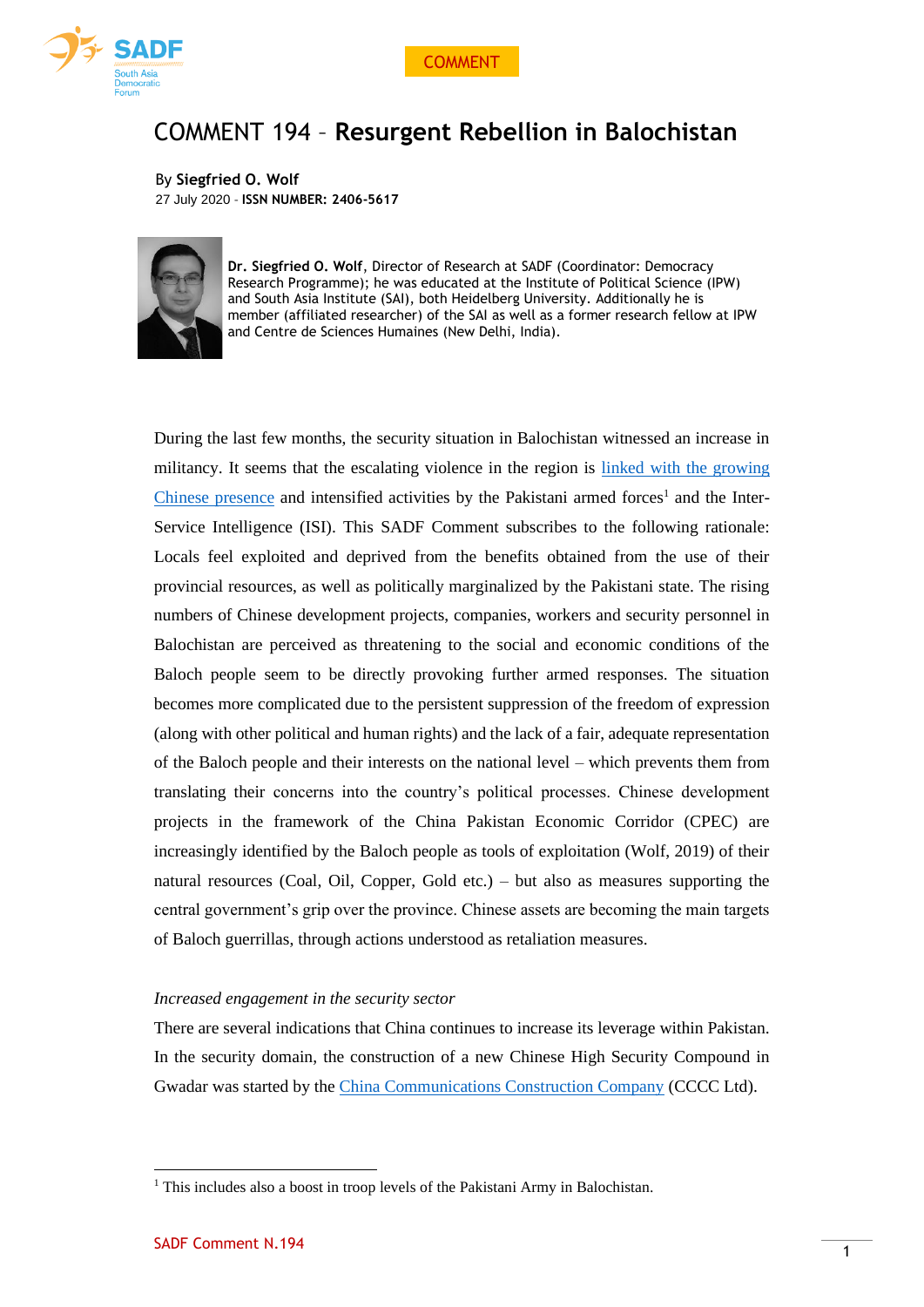

According to a [Forbes report,](https://www.forbes.com/sites/hisutton/2020/06/02/chinas-new-high-security-compound-in-pakistan-may-indicate-naval-plans/#24878d5f1020) this could constitute a crucial move towards the [build-up of](https://www.satp.org/terrorism-update/china-building-high-security-compound-at-gwadar-of-balochistan-to-establish-naval-base)  [a naval base](https://www.satp.org/terrorism-update/china-building-high-security-compound-at-gwadar-of-balochistan-to-establish-naval-base) in Pakistan, the second Chinese Overseas Base<sup>2</sup>. The Chinese media refute [these reports.](https://www.chinadaily.com.cn/a/202006/12/WS5ee2cb8ba3108348172527f9.html) Despite the attacks on Chinese investments and projects – and at least for the time being - Beijing will restrain from detaching officially regular troops, namely the People's Liberation Army/PLA, to Pakistan. Instead one should expect China to maintain its reliance on the Pakistani military and on Chinese Private Security Companies<sup>3</sup> (PSCs; in collaboration with Pakistani counterparts) so as to protect its interests. Islamabad and Beijing continue to intensify their defence and security cooperation, for example trough [joint border patrols](https://www.app.com.pk/global/global/china-pakistan-conduct-joint-border-patrol-in-khunjerab-2/) in Gilgit-Baltistan. Moreover, both countries made a ['joint statement'](http://www.xinhuanet.com/english/2020-03/18/c_138888840.htm) on deepening their *comprehensive strategic cooperation*. However, it is also reported that Beijing is starting to doubt Pakistan's ability to ensure the safety of Chinese citizens and assets.

## *The current context of Baloch armed opposition and its rationale*

As pointed out above, the security situation in Balochistan continues to worsen characterised by an increasing level of violence. Even the COVID-19 pandemic did not stop the [growth in violent clashes in the](https://www.indiatvnews.com/news/world/cpec-china-expresses-concern-over-bla-s-militancy-in-pakistan-624075) province. Baloch nationalist organisations accuse China of providing the Pakistani army and the ISI with military and surveillance equipment used not – as proclaimed – for counter-terrorism measures against global Jihadist organisations residing in Pakistan but so as to suppress legitimate political dissent. There is an increasing number of cases of [enforced disappearances](https://www.aljazeera.com/news/2020/07/balochs-seek-answers-pakistan-disappear-conflict-200720052927939.html) of people embracing the Baloch point of view. Furthermore, Baloch leaders allege that Beijing is building-up military bases along the Baloch coast<sup>4</sup> (besides Gwadar), actions which they perceive as ['Chinese military expansionist endeavours'](https://thekootneeti.in/2020/07/06/why-bla-is-against-chinese-investment-in-balochistan/) and foreign occupation. Subsequently, Baloch nationalists are increasingly opposing (when possible through political protests but also through violent means) Chinese presence within their region. Many Baloch fear that the CPEC will transform Balochistan, especially the port city of Gwadar, into a ['Chinese](https://thekootneeti.in/2020/07/06/why-bla-is-against-chinese-investment-in-balochistan/)  [Colony wherein the Baloch will become refugees in their own land'](https://thekootneeti.in/2020/07/06/why-bla-is-against-chinese-investment-in-balochistan/). It is well-known that Baloch armed organisations have a long record of armed encounters with the Pakistani security forces. However, the attacks against Chinese entities constitute a comparatively new phenomenon.

<sup>&</sup>lt;sup>2</sup> It is stated that even considering the generally high security standards in Pakistan, especially in Balochistan, ['the level of security seen here \[in](https://www.forbes.com/sites/hisutton/2020/06/02/chinas-new-high-security-compound-in-pakistan-may-indicate-naval-plans/#24878d5f1020) the new compound] is extensive'. Furthermore, it seem that the complex is ['connected to the port's](https://www.forbes.com/sites/hisutton/2020/06/02/chinas-new-high-security-compound-in-pakistan-may-indicate-naval-plans/#24878d5f1020) expansion'.

<sup>&</sup>lt;sup>3</sup> It is reported that Chinese PSCs have been quietly making forays into Balochistan.

<sup>4</sup> A claim made by former [leader of the Majeed Brigade Aslam Baloch](https://indianexpress.com/article/explained/pakistan-stock-exchange-attack-karachi-balochistan-liberation-army-6481916/) in another video on YouTube.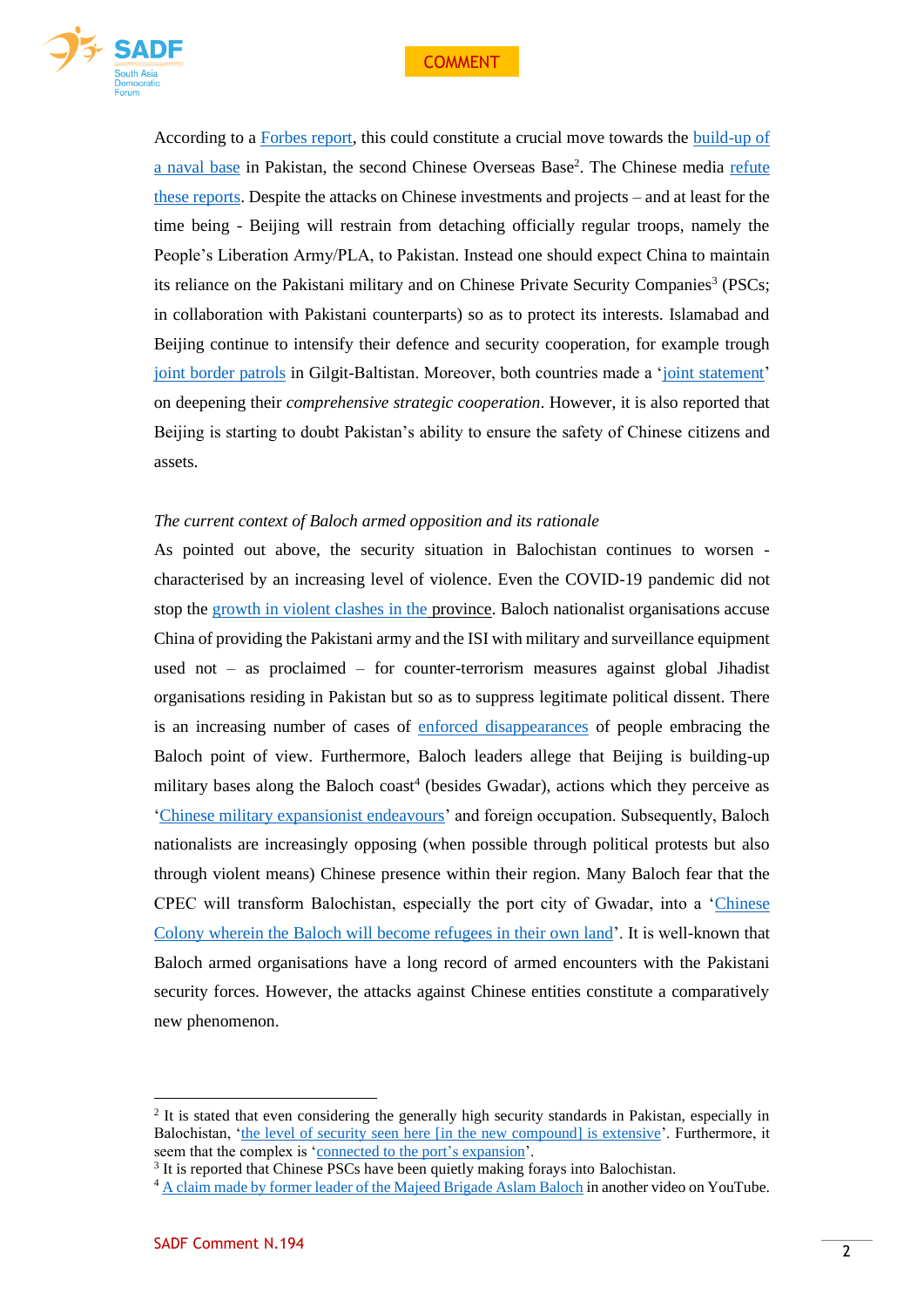

It is interesting to mention Baloch armed groups are also combattin[g pro-Pakistan religious](https://www.newsintervention.com/bras-launches-operation-aas-rech-in-balochistan/)  [extremist organisations,](https://www.newsintervention.com/bras-launches-operation-aas-rech-in-balochistan/) foremost the Lashkar-e-Taiba (LeT) - which are sponsored by the military and ISI to operate and weaken Baloch resistance as well as add to the recent increase of violence in the province.

Many the recent attacks were conducted by the Baloch Liberation Army (BLA). The most remarkable one during the period under review was the attack against the Pakistan Stock Exchange (PSX) building in Karachi on June 29, 2020. The [Majeed Brigade of the BLA](https://www.reuters.com/article/us-pakistan-attacks/gunmen-attack-pakistani-stock-exchange-six-killed-police-idUSKBN2400IS)  [took responsibility](https://www.reuters.com/article/us-pakistan-attacks/gunmen-attack-pakistani-stock-exchange-six-killed-police-idUSKBN2400IS) for the attack. The BLA described the assault against the PSX building as a ['self-sacrificing attack'](https://www.reuters.com/article/us-pakistan-attacks/gunmen-attack-pakistani-stock-exchange-six-killed-police-idUSKBN2400IS). Such 'suicide-type' attacks are not unknown to Baloch guerrilla fighters<sup>5</sup>. However, the kind of determination - in combination with a high-profile target in [a major urban area](https://www.newindianexpress.com/world/2020/jun/30/pakistan-stock-exchange-attack-was-to-simultaneously-target-pakistans-economy-and-china-bla-2163498.html) - mark a new level of violence in the context of Baloch militancy. It is crucial to note that the PSX was not an 'exclusively Pakistani target'. [Chinese companies have large interests and investments](https://www.newindianexpress.com/world/2020/jun/30/pakistan-stock-exchange-attack-was-to-simultaneously-target-pakistans-economy-and-china-bla-2163498.html) in the PSX, which sold [40 per cent](https://indianexpress.com/article/explained/pakistan-stock-exchange-attack-karachi-balochistan-liberation-army-6481916/)  [strategic shares to a Chinese consortium comprising](https://indianexpress.com/article/explained/pakistan-stock-exchange-attack-karachi-balochistan-liberation-army-6481916/) three Chinese exchanges.<sup>6</sup> This stresses the PSX's significance for the BLA as a 'high profile, double target' (targeting both China and Pakistan). Furthermore, the PSX attack was the second by the BLA in Karachi. The first was conducted in November 2018, when the BLA claimed a strike on the city's Chinese consulate. Besides the BLA, also the Baloch Liberation Front (BLF), another armed [oppositional organisation](https://d.docs.live.net/a944f6cc1c419368/Desktop/20200723.SADF.Comment.COVID-CHN-Balochistan/opposition%20group) operating in Balochistan, stepped up its use of coercive force. Besides the general increase in assaults inside Balochistan, it also seems that the different armed oppositional groups are starting to act more cooperatively. Traditionally, the Baloch radical movement sector was featured by ['divisions and](https://thediplomat.com/2020/06/amid-a-pandemic-pakistan-focuses-on-a-baloch-insurgency/)  [infighting'](https://thediplomat.com/2020/06/amid-a-pandemic-pakistan-focuses-on-a-baloch-insurgency/) among various groupings. Now one can witness more collaboration, starting with the formation of the *Baloch Raaji Aajoi Sangar* (BRAS)<sup>7</sup>. However, it appears that this gained more momentum in the first half of 2020.

#### *Concluding remarks*

Pakistan's civilian and military authorities are blaming a 'foreign hand' to lay behind the resurgent rebellion in Balochistan – foremost India and Afghanistan, partly Iran.

<sup>5</sup> There are numerous reports of suicide bombings against both individuals and soft-targets inside Balochistan.

<sup>6</sup> Namely: the China Financial Futures Exchange Company Limited (lead bidder), the Shanghai Stock Exchange and the Shenzhen Stock Exchange.

<sup>7</sup> [BRAS is an alliance of four Baloch armed organisations:](https://www.newsintervention.com/bras-launches-operation-aas-rech-in-balochistan/) the Balochistan Liberation Front (BLF), the Baloch Liberation Army (BLA), the Baloch Republican Army (BRA) and the Baloch Republican Guard (BRG). [The BRAS originated in](https://cscr.pk/explore/publications/articles/identity-as-a-pretext-of-terror-brief-backgrounder-of-baloch-raaji-aajoi-sangar/) an earlier collaboration between the BLA and the BLF on 30th October 2017. The BRG joined the alliance on 20th April 2018. On 10th November 2018, the creation of the BRAS was formally announced.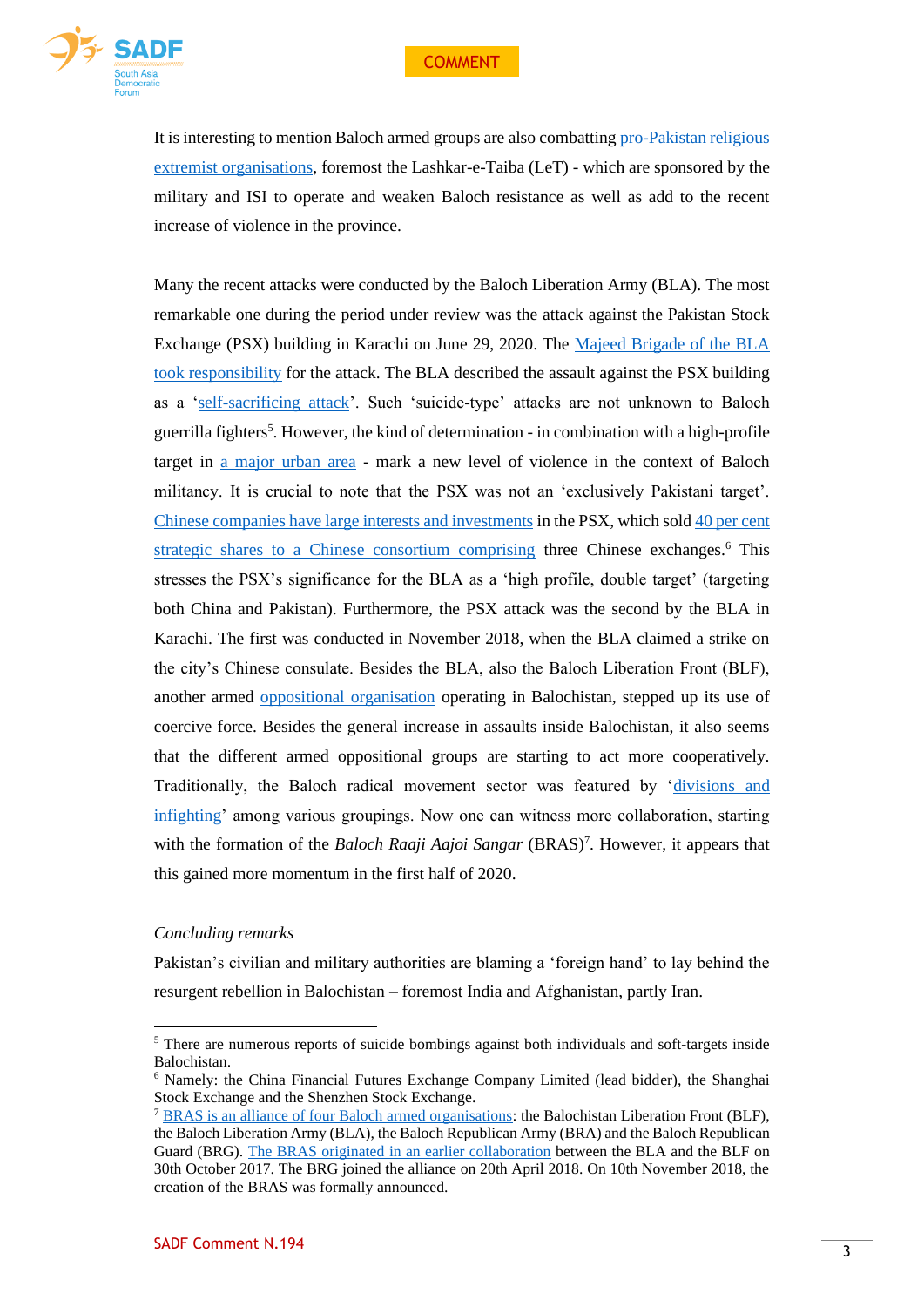



Both New Delhi and Kabul reject those claims and Islamabad [does not offer any evidence](https://www.orfonline.org/expert-speak/psx-attack-false-flag-or-an-attack-by-a-flagging-movement-68935/) for these accusations. However, blaming 'arch-rival' India, which possess more conventional military capabilities than Pakistan, serves the interests of the Pakistan military and ISI in several aspects. It provides justifies the disproportional defence budget and other social and economic privileges of the Pakistani military. It also distracts from Pakistan's security sector agents' own involvement in the sponsorship of cross-border terrorism. Here, we witness an attempt to blur the rationale behind the attacks conducted by Baloch oppositional forces. Last but not least, it attempts to draw the attention of the international community towards the India-Pakistan tension, especially Islamabad's propagated view on the conflict over Kashmir.

In sum, it is apparent that the attacks by Baloch armed groups against Pakistani and Chinese entities are originated by the tense relationship between the Pakistani central government and the Balochistan province - as well as from the increasing Chinese presence in Balochistan. The notion of retaliation for repressive measures against Baloch nationalists and dissidents (inside as well as outside Balochistan) opposing the federal government by non-violent means is another major element in the rationale behind armed responses by the Baloch resistance.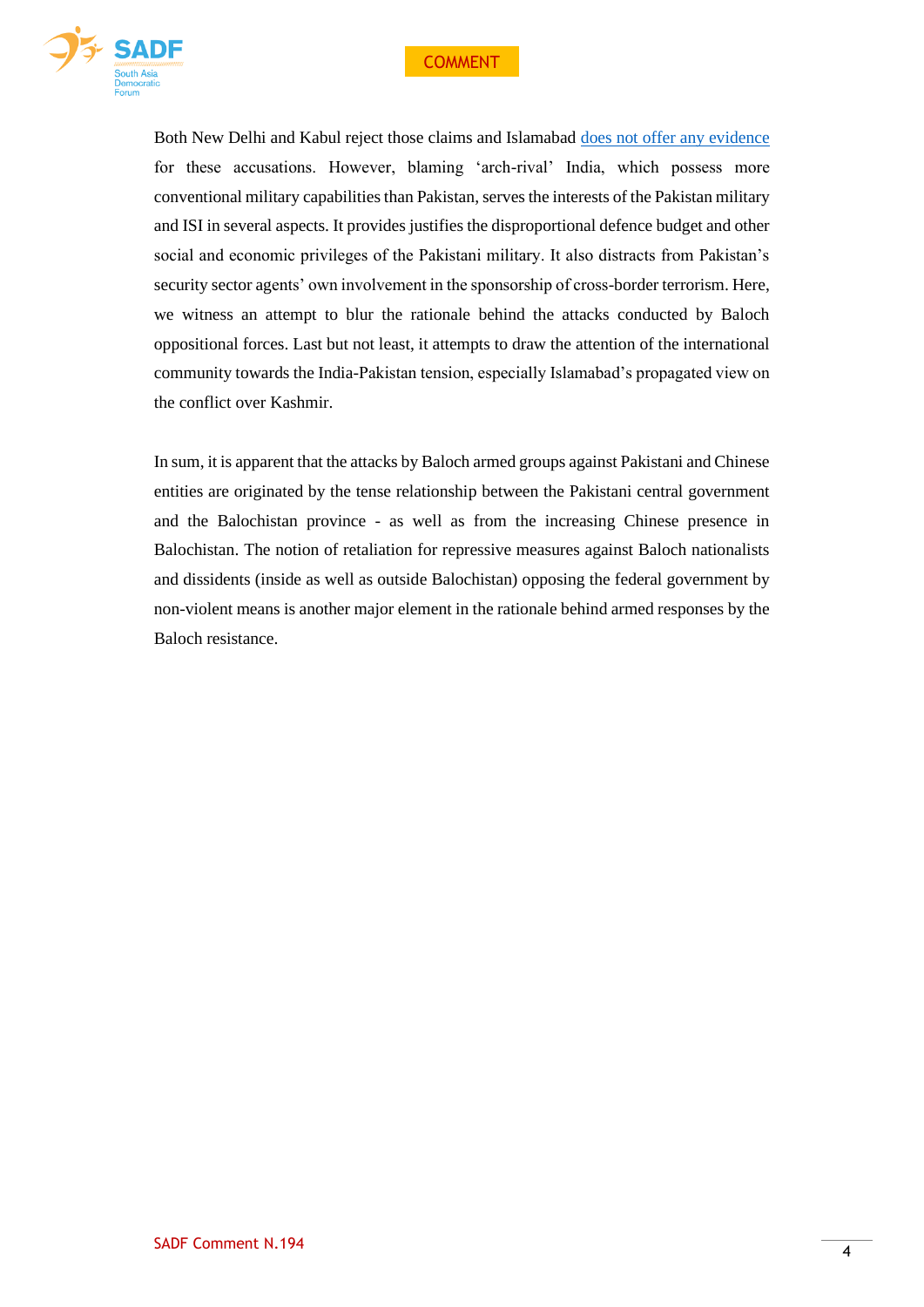

### **References:**

Baloch seek answers from Pakistan as more disappear in conflict. (2020, July 20). Al Jazeera.

[https://www.aljazeera.com/news/2020/07/balochs-seek-answers-pakistan-](https://www.aljazeera.com/news/2020/07/balochs-seek-answers-pakistan-disappear-conflict-200720052927939.html)

[disappear-conflict-200720052927939.html](https://www.aljazeera.com/news/2020/07/balochs-seek-answers-pakistan-disappear-conflict-200720052927939.html)

BRAS launches 'Operation Aas-Rech' in Balochistan. (2020, January). News Intervention Bureau.

[https://www.newsintervention.com/bras-launches-operation-aas-rech-in-](https://www.newsintervention.com/bras-launches-operation-aas-rech-in-balochistan/)

[balochistan/](https://www.newsintervention.com/bras-launches-operation-aas-rech-in-balochistan/)

China building high-security compound at Gwadar of Balochistan to establish naval base.

(2020, June 4). South Asian Terrorism Portal (SATP).

[https://www.satp.org/terrorism-update/china-building-high-security-compound-at](https://www.satp.org/terrorism-update/china-building-high-security-compound-at-gwadar-of-balochistan-to-establish-naval-base)[gwadar-of-balochistan-to-establish-naval-base](https://www.satp.org/terrorism-update/china-building-high-security-compound-at-gwadar-of-balochistan-to-establish-naval-base)

China, Pakistan conduct joint border patrol in Khunjerab. (2018, July 4). Associated Press of Pakistan (APP).

[https://www.app.com.pk/global/global/china-pakistan-conduct-joint-border-patrol](https://www.app.com.pk/global/global/china-pakistan-conduct-joint-border-patrol-in-khunjerab-2/)[in-khunjerab-2/](https://www.app.com.pk/global/global/china-pakistan-conduct-joint-border-patrol-in-khunjerab-2/)

- Deepening Comprehensive Strategic Cooperation between the Islamic Republic of Pakistan and the People's Republic of China. Joint Statement. (2020, March 18). Xinhua. [http://www.xinhuanet.com/english/2020-03/18/c\\_138888840.htm](http://www.xinhuanet.com/english/2020-03/18/c_138888840.htm)
- Gibson, L.G. (2020, April 14). Is Balochistan interfering with Chinese non-interference? Modern Diplomacy.
- Hassan, S.R. (2020, June 29). Seven die as 'separatist' gunmen attack Pakistan Stock Exchange. Reuters.

[https://www.reuters.com/article/us-pakistan-attacks/gunmen-attack-pakistani](https://www.reuters.com/article/us-pakistan-attacks/gunmen-attack-pakistani-stock-exchange-six-killed-police-idUSKBN2400IS)[stock-exchange-six-killed-police-idUSKBN2400IS](https://www.reuters.com/article/us-pakistan-attacks/gunmen-attack-pakistani-stock-exchange-six-killed-police-idUSKBN2400IS)

Jamal, U. (2020, June 16). Amid a Pandemic, Pakistan Focuses on a Baloch Insurgency. The Diplomat.

[https://thediplomat.com/2020/06/amid-a-pandemic-pakistan-focuses-on-a-baloch](https://thediplomat.com/2020/06/amid-a-pandemic-pakistan-focuses-on-a-baloch-insurgency/)[insurgency/](https://thediplomat.com/2020/06/amid-a-pandemic-pakistan-focuses-on-a-baloch-insurgency/)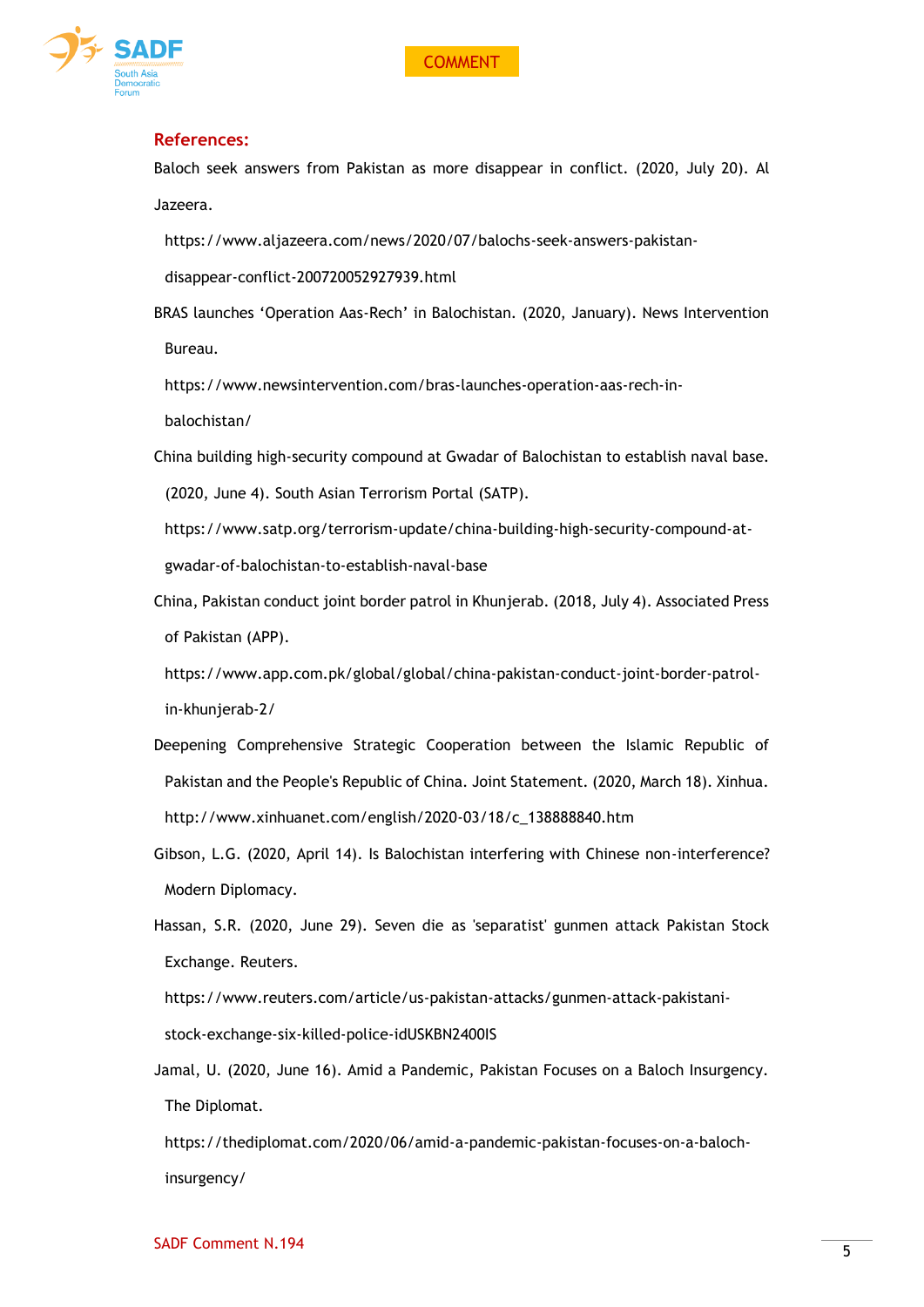

- Klasra, K. (2020, June 12). Gwadar Port hits back at slur against China. China Daily. <https://www.chinadaily.com.cn/a/202006/12/WS5ee2cb8ba3108348172527f9.html>
- Maheshwari; D. (2002, June 7). CPEC: China expresses concern over BLA's militancy in Pakistan. India TV News.

[https://www.indiatvnews.com/news/world/cpec-china-expresses-concern-over-bla-s](https://www.indiatvnews.com/news/world/cpec-china-expresses-concern-over-bla-s-militancy-in-pakistan-624075)[militancy-in-pakistan-624075](https://www.indiatvnews.com/news/world/cpec-china-expresses-concern-over-bla-s-militancy-in-pakistan-624075)

- Nabeel, F. (2019, April 18). Identity as a Pretext of Terror: Brief Backgrounder of Baloch Raaji Aajoi Sangar. The Centre for Strategic and Contemporary Research (CSCR) [https://cscr.pk/explore/publications/articles/identity-as-a-pretext-of-terror-brief](https://cscr.pk/explore/publications/articles/identity-as-a-pretext-of-terror-brief-backgrounder-of-baloch-raaji-aajoi-sangar/)[backgrounder-of-baloch-raaji-aajoi-sangar/](https://cscr.pk/explore/publications/articles/identity-as-a-pretext-of-terror-brief-backgrounder-of-baloch-raaji-aajoi-sangar/)
- Sareen, S. (2020, July 2). PSX attack: False flag or an attack by a flagging movement? New Delhi: Observer Research Foundation (ORF).

[https://www.orfonline.org/expert-speak/psx-attack-false-flag-or-an-attack-by-a](https://www.orfonline.org/expert-speak/psx-attack-false-flag-or-an-attack-by-a-flagging-movement-68935/)[flagging-movement-68935/](https://www.orfonline.org/expert-speak/psx-attack-false-flag-or-an-attack-by-a-flagging-movement-68935/)

Sewda, K., & Panvar, V.S. (2020, July 6). Why BLA is against Chinese investment in Balochistan? The Kootneeti.

[https://thekootneeti.in/2020/07/06/why-bla-is-against-chinese-investment-in](https://thekootneeti.in/2020/07/06/why-bla-is-against-chinese-investment-in-balochistan/)[balochistan/](https://thekootneeti.in/2020/07/06/why-bla-is-against-chinese-investment-in-balochistan/)

- Subramanian, N. (2020, July 1). Why Balochistan Liberation Army, which targets Chinese interests in Pakistan, may have attacked Karachi stock exchange. The Indian Express. [https://indianexpress.com/article/explained/pakistan-stock-exchange-attack](https://indianexpress.com/article/explained/pakistan-stock-exchange-attack-karachi-balochistan-liberation-army-6481916/)[karachi-balochistan-liberation-army-6481916/](https://indianexpress.com/article/explained/pakistan-stock-exchange-attack-karachi-balochistan-liberation-army-6481916/)
- Sutton, H.I. (2020, June 2). China's New High-Security Compound In Pakistan May Indicate Naval Plans. Forbes.

[https://www.forbes.com/sites/hisutton/2020/06/02/chinas-new-high-security](https://www.forbes.com/sites/hisutton/2020/06/02/chinas-new-high-security-compound-in-pakistan-may-indicate-naval-plans/#24878d5f1020)[compound-in-pakistan-may-indicate-naval-plans/#24878d5f1020](https://www.forbes.com/sites/hisutton/2020/06/02/chinas-new-high-security-compound-in-pakistan-may-indicate-naval-plans/#24878d5f1020)

Wolf, S.O. (2019). The China-Pakistan Economic Corridor of the Belt and Road Initiative: Concept, Context and Assessment (Cham: Springer). <https://www.springer.com/gp/book/9783030161972>